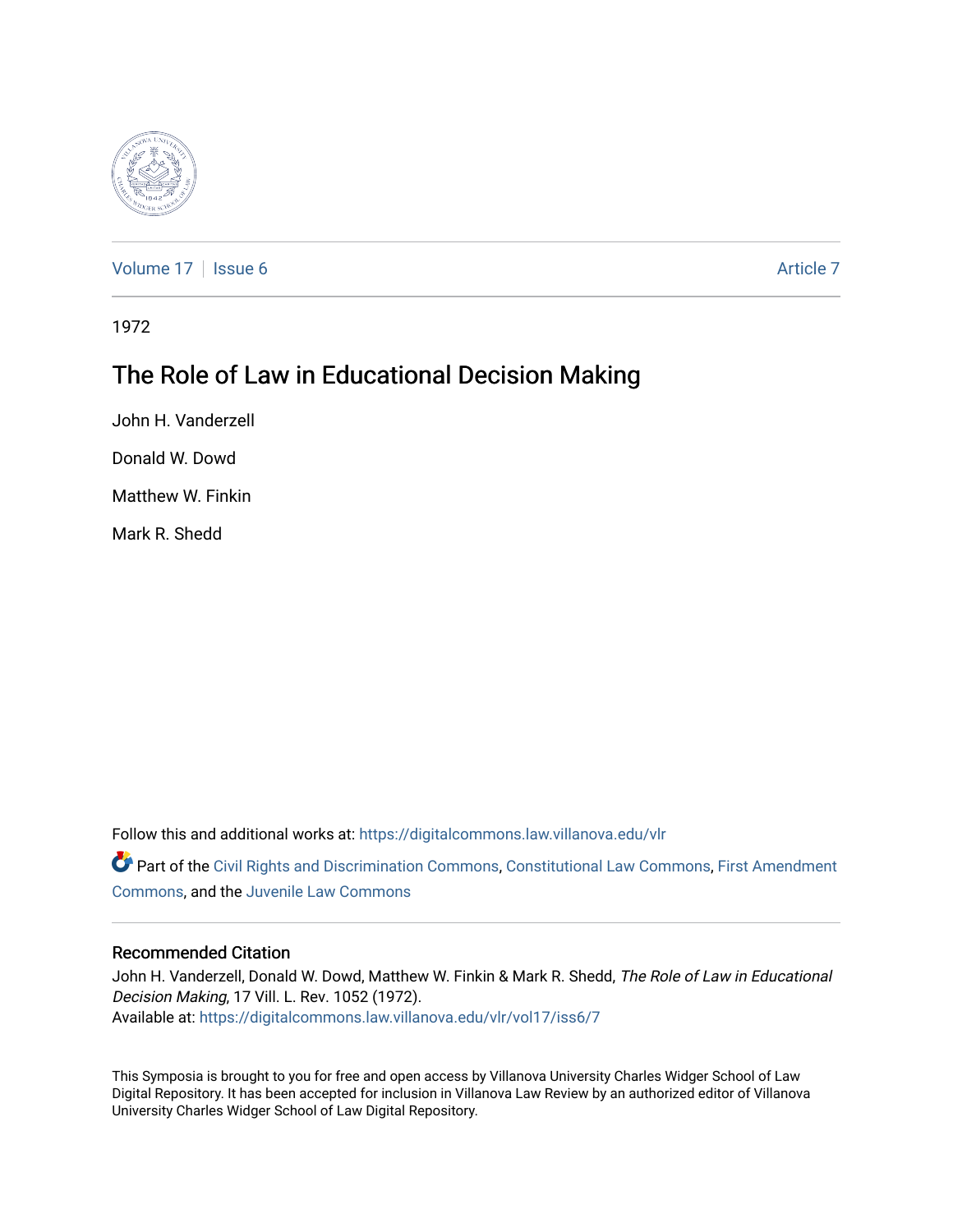#### **VILLANOVA** LAW REVIEW *1052* [VOL. *17* **: p.** *993*

#### THE ROLE OF LAW IN EDUCATIONAL DECISION MAKING

#### **PANEL** DISCUSSION

PROFESSOR DOWD: As I suggested before, we thought we would begin this session with some sort of reaction from the panel to the presentations, followed by questions from the audience.

Dean Vanderzell, do you have any further words of wisdom or criticism?

DEAN VANDERZELL: There were a number of things that were exciting to me. In one sense, I have been able to avoid some of the problems that we have talked about, because I have been able, so far, to assume that they were someone else's problems. Mr. Finkin raised some points which were of particular interest to me. One was his indication of the ambivalent roles of the faculty, *i.e.,* the employeeemployer relation as opposed to the managerial function that faculty members perform. It might be important to add that, at least in my college, the faculty members are thought of as general officers of the college. I suppose that is a managerial function except that, by general officer of the college, I mean he is responsible for the continuing and ongoing existence of the college and for characterizing its aspirations. I find it very difficult to conceive of the operation of my college in the absence of its being defined by the aspirations of the faculty, since a college is only what the aspirations of its faculty make it.

There was another point Mr. Finkin raised and one which I would have raised had I delivered my paper. It concerns the grounds upon which one might consider the suitability of a faculty member remaining on the campus. There is no question that academic freedom and the first amendment have been joined, and good institutions, I think, not only applaud that development but have no difficulty in operating within that context. The problem occurs when, or if, those faculty members who are the poorest performers as scholars and as teachers, are, at the same time, the most robust in their exercise of academic freedom and first amendment rights. I think that is a very real problem, and one to which I alluded when I suggested that there were some who insist that the reasons given for nonrenewal of contracts were not the real reasons at all.

MR. FINKIN: I profited enormously from listening to this discussion. For one thing, I have found that I am really out of touch with a lot of the constitutional developments. I think there are some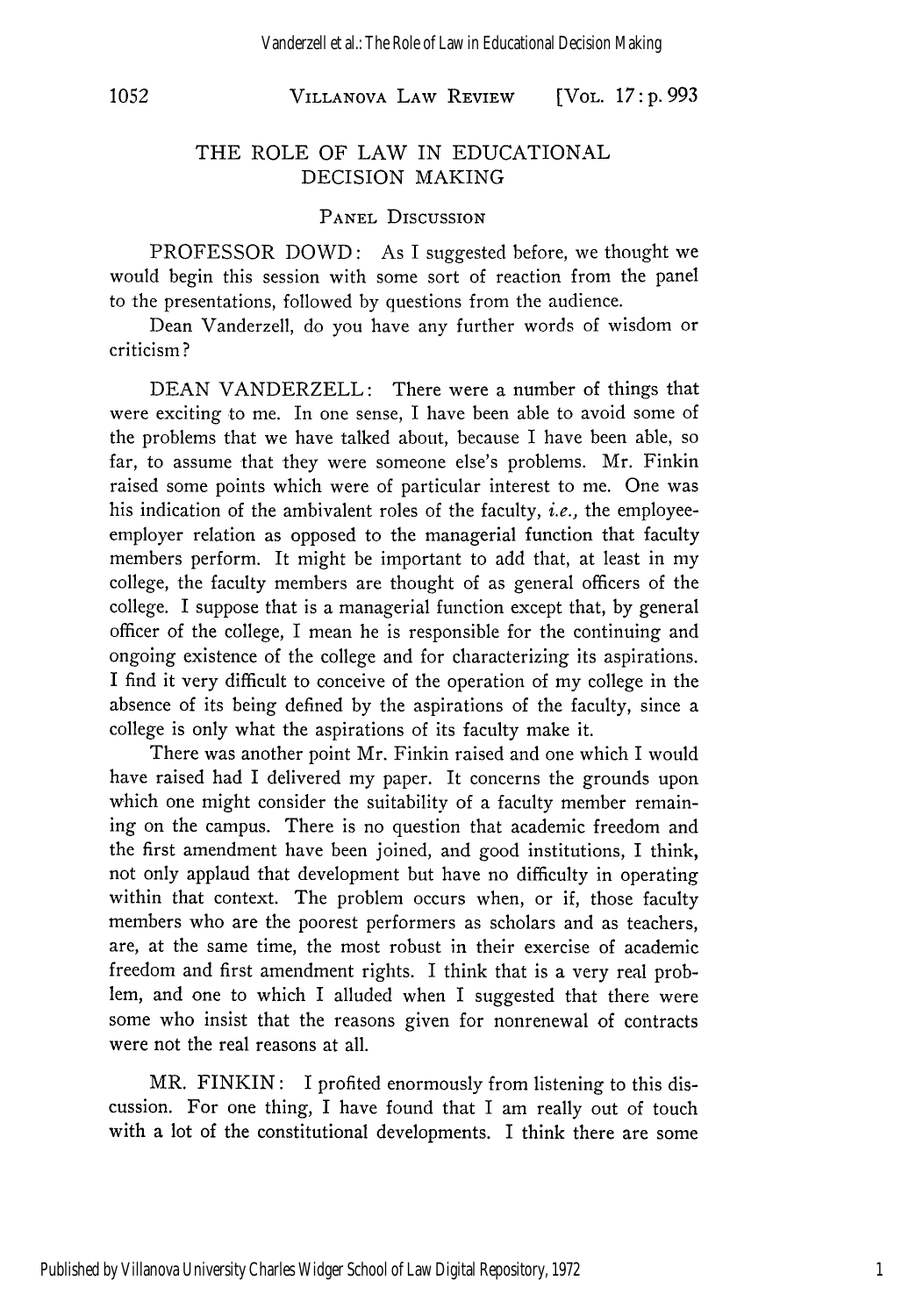problems which confront both secondary and higher education in a similar fashion. I also think there are some that are vastly dissimilar. Before I get into that, let me say that I appreciate the problems of faculty members on campus. On a national level, the American Association of University Professors (AAUP) has handled about 880 complaints of violations of its standards this year. I recall one complainant whose contract was not being renewed and who was contesting the nonrenewal on a variety of grounds. I asked him what he understood to be the reasons for the nonrenewal. He wrote me: "I am being nonrenewed at this college for only two reasons - one is the *full* use of my academic freedom and the other is my abrasive personality." Let me say, that with respect to some of the problems facing the public schools, I think that higher education has already faced them. We have relatively well-developed codes of procedure on a variety of issues, including treatment of student discipline cases. There are certain customs, norms, and usages traditionally set by the better institutions and, in fact, by the AAUP, which other institutions then examine and try to emulate. I do not know how much longer that "old school" attitude is going to endure in higher education.

The incoming professoriate  $-$  junior faculty  $-$  enter with very different attitudes than the senior faculty they replace. I think, for example, the draft situation has contributed significantly to make higher education an attractive career. Some people may, therefore, not go into college teaching for the love of teaching or of scholarship, but rather to avoid the draft. However, as long as they are present at the institution they make demands on that institution.

I think one of the trends which the public schools are confronting, is the advent of a kind of legalization. Things will no longer be done by custom or norm. Instead, there will have to be formal procedures set down, followed, and sanctioned through some process, whether sanctioned by the courts, an arbitration board, or some agency of formal character. It seems to me that some of this legalization is not bad. For example, if a professor wears an armband about the Vietnam war and is fired because of it, he ought to have the right to have that decision reviewed, especially if the reasons given to him are spurious. There ought to be a way, procedurally, to protect his academic freedom. On the other hand, the procedure should not be so elaborate that the sense of discretion that professional people must have in making certain kinds of judgments is lost. I guess essentially what I am concerned about, is the advent of a kind of creeping legalism, whereby the decisions by administrators, faculty members, faculty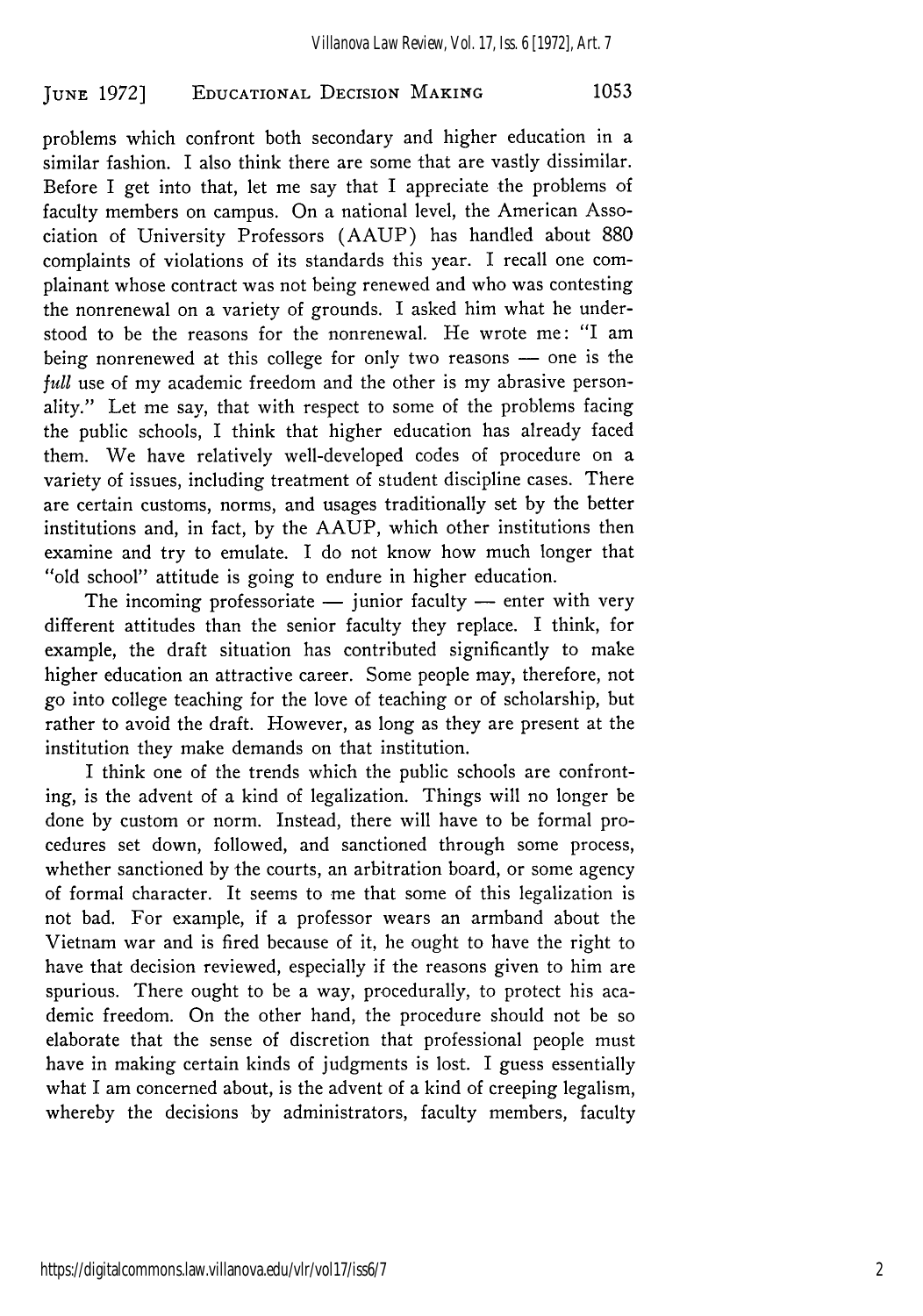## VILLANOVA LAW REVIEW 1054 [VOL. *17* **: p. 993**

committees, and departments will be made not according to the merits of the situation, but rather, with a view toward how they would stand muster by a court or arbitrator. In some institutions with which I deal, I see a growing concern, not with the merits of the decision, but with adherence to form, that is, second-guessing what a court or arbitrator might require. I think that if that state of mind does take root in our institutions, it would change the way the institutions have traditionally been operated, and such a change would, in my view, be very much for the worse.

DR. **SHEDD:** I was particularly pleased to hear Professor Valente refer to the need, on the part of the people who work in the public and non-public elementary and secondary schools, to have access to legal advice and counsel which will be required to develop new responses to new problems. Hopefully, they will try to anticipate the crest of the wave that very often rises to engulf them when certain problems develop which involve relationships among students, teachers, administrators, and in some instances, parents. It does seem to me that, while there are legal aspects to many of the problems that we experience in the day-to-day operation of the schools, many of these concern relationships among the parties of interest, and conflict could be avoided with foreknowledge on the part of responsible school officials. Some kind of mechanism could be developed - hopefully with the cooperation of people with legal backgrounds, faculty and students of law schools and committee members of the various bar associations  $-$  whereby those people who have to live and work together in a school situation may do so in an amicable way. That does not involve a comment, but is an enlargement upon an idea that I was happy to hear Professor Valente make.

MR. JOHNSTON: I, too, want to respond to some of the remarks by Professor Valente. While I agree with most of what he said and while I found his summary helpful, I thought that, from my point of view, he left a false impression that the problem for educators is really more difficult than it seems to be. He did not point out that it is a problem that policemen have solved and one with which other public administrators have had to solve. All that the problem requires, it seems to me, and I do insist that it requires this, is that public officials have some reason for their actions and that they understand that the more they interfere with the prerogatives and rights of individuals, the better the reason must be. It seems to me that no one is better qualified to make a decision about whether or not the reason is good enough, at least in the first instance, in the educational con-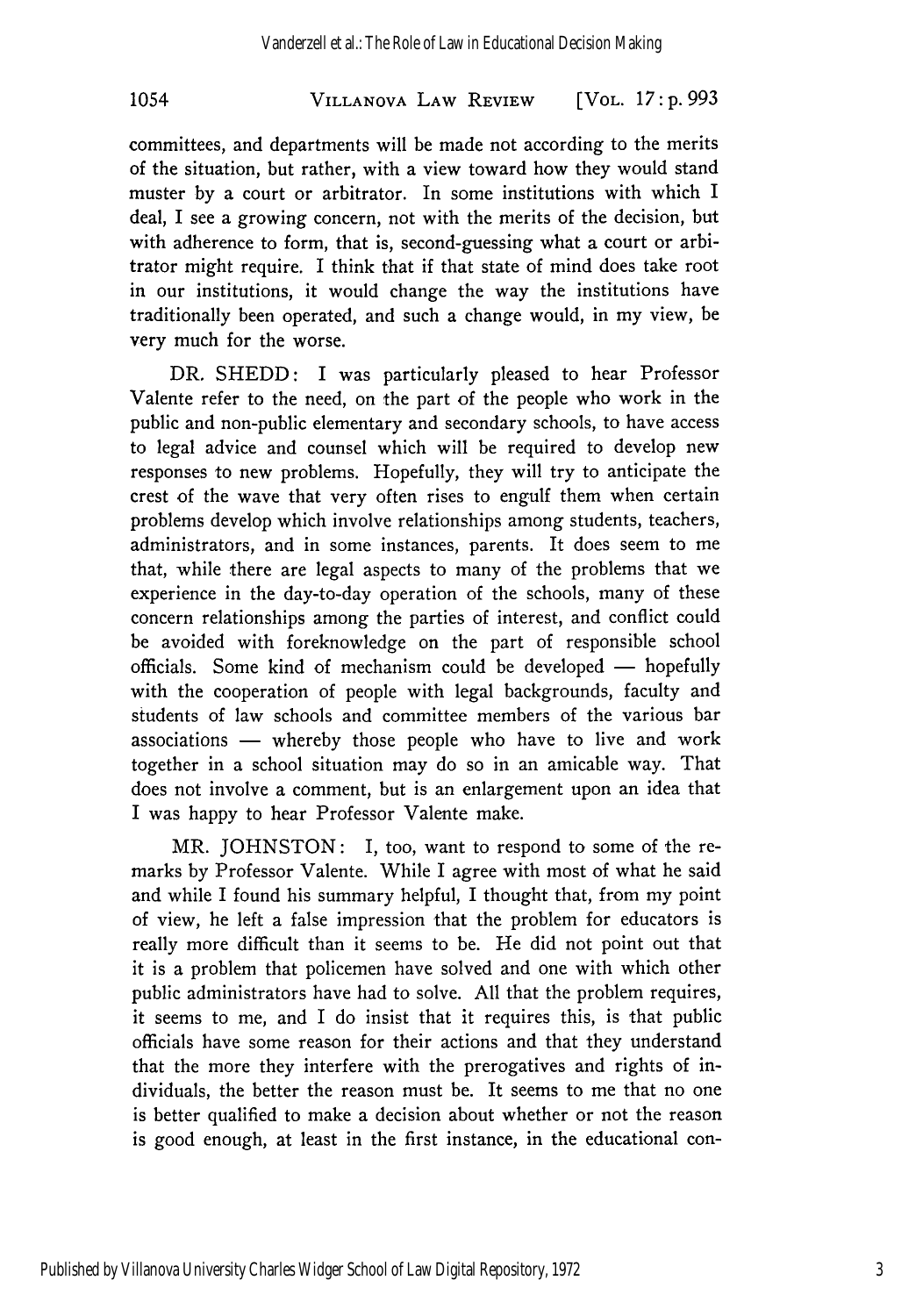text, than the professional educator. So long as they have this understanding, I do not think anybody is going to get into very much trouble.

I think the problem arises from something else that Professor Valente suggested. It is true that the United States Supreme Court or the President or Congress can make a law, but to have people follow it is something else. It is frequently true, that district court judges, do not always follow what reasonable men would perceive to be the clear mandate of the Supreme Court. Of course, they can do that, as can school administrators, with the assurance that very, very few cases ever reach the United States Supreme Court, and therefore, the chances of successfully ignoring such a mandate are very good. If that is the way in which one wants to approach the problem, then I think he first has to ask the question: "What kind of example of citizenship is this for the students that are in my school system?" And second, he has to consider the effects on his professional career, especially if he either appears before a judge who follows the decision of the United States Supreme Court or if he is involved in that one case in a thousand that comes before the United States Supreme Court. Our federal district court, from the beginning, has felt that it is a violation of the right of privacy for a school to force students to cut their hair. We have attempted to secure compliance with this view, not by suing every school principal in the state, which is practically what we would have had to do, but rather simply by calling them on the telephone and talking to them about it. If school administrators understand that there must be a reason for what they do, and the more someone is affected the more justifiable the reason should be, it will be the best educational example one can offer students whose education is entrusted to him. I do not think any educator will encounter any serious trouble by following this approach. I believe that the instances where public school administrators have to consult attorneys before they make decisions will become fewer and fewer as people use this new approach.

PROFESSOR VALENTE: I would like to make clear, if I have not already, that my reason for suggesting that public school administrators, in fact any school administrator, structure their regulations or their ad hoc directives with a view to rationality and fairness, is basically to serve the same interests that Mr. Johnston mentioned. I do not mean to imply that, if they have their wits about them, they will be able to skirt the law. But, I do feel that they have very serious judgmental problems, and if they do not solve them at the administrative level, we are going to have this creeping legalism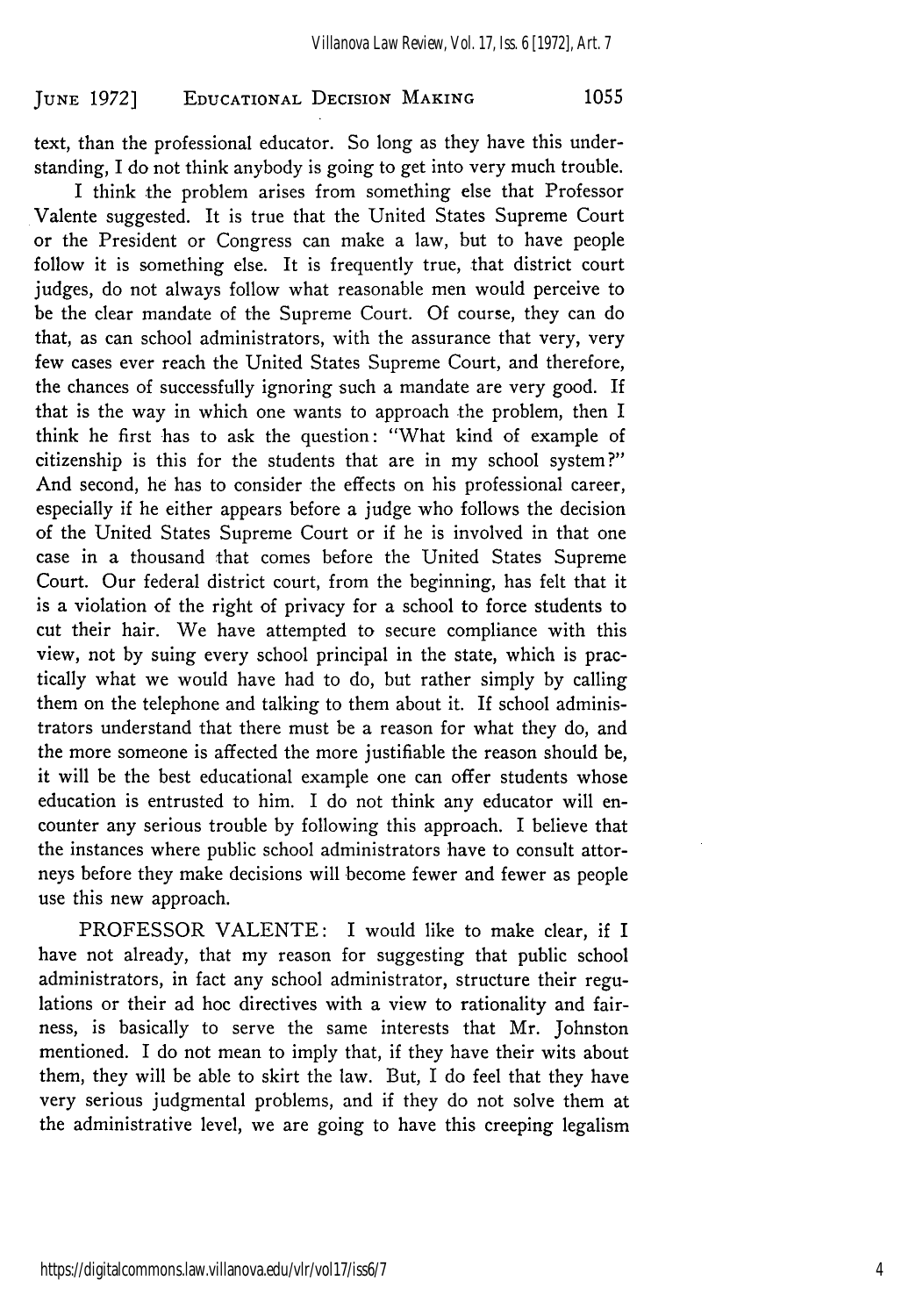# VILLANOVA LAW REVIEW **1056** [VOL. *17* **: p.** *993*

to which Mr. Finkin referred. It is a very real danger for two reasons. First, educators will try to think like lawyers, or think legalistically, and thereby lose their perspective and their primary goal as educators. Second, and what is worse, while the courts are protectors, they can also become tyrannical. **By** this I mean, if decisions are constantly exported to the courts, it may well be that in different circuits you will have different ground rules, which in fact is what we have today. We have it in hair, we have it in armbands and various forms of expression, we have it in housekeeping controls, and we have it in controls of associational activities, higher and lower. I think this situation is most unfortunate.

I would hope that there will be compliance with the law but that the regulations will be primarily good sound educational decisions, rather than simply good legal decisions. The AAUP has adopted codes on student rights, which have been specifically acknowledged and confirmed as fair and reasonable in some of our courts. The code of student rights and responsibilities in the AAUP statement, as I recall, spells out a fair and reasonable way of handling these problems, as well as what rights ought to be expected. To me this is much more desirable at the lower educational level than what has happened in one of the midwestern federal courts. There the court had a very complicated problem of disruption at the higher educational level and issued what, in effect, was a code. They called it guidelines and regulations, but, in reality, it was a very extensive code. In effect, this was the utilization of an administrative scheme **by** a court rather than **by** an administration, which is unfortunate. Given a very conservative Supreme Court considering these problems, the result may be an imposition on a scale not imagined. I believe that some judicial intrusion is necessary but there are dangers. For this reason, I believe that consensus-approved codes or procedures, involving the participation of the faculty and students, may keep the community happy and stable **by** protecting the rights of individuals and keeping education out of the courts.

It seems to me that the legalization of education is every bit as dangerous as the politicalization of education that we have today. Students who are seniors in high school today have more than just a strong voice based upon their constitutional rights; they may **be** a political force one year later in an election. It is apparent to me that there is a danger here if the community is not governed by an appropriate hierarchy of authority, because then we unfortunately get involved in this legalism. I think some legalism is necessary, but I think, if carried too far, it could be very unfortunate.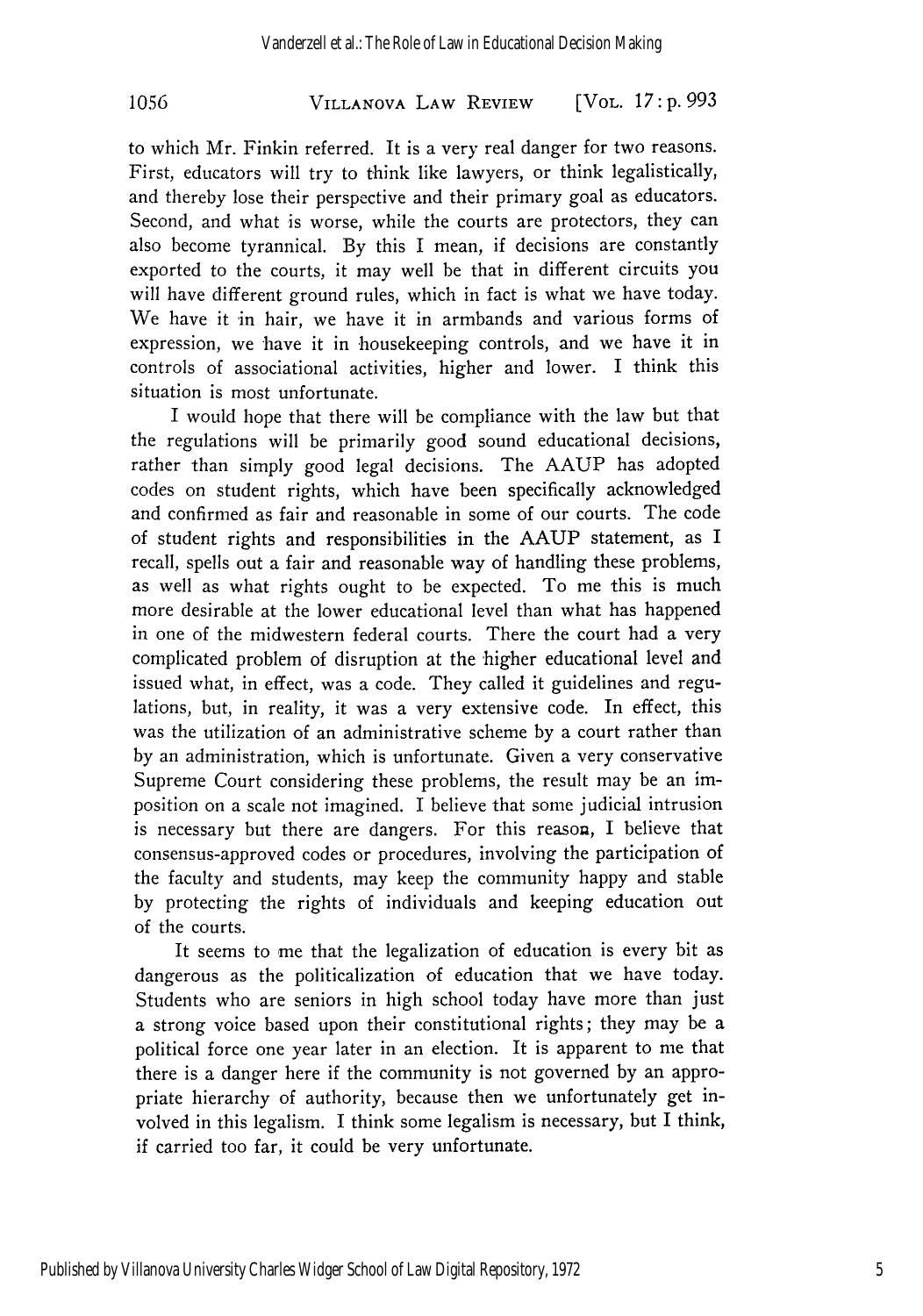PROFESSOR DOWD: Thank you very much Professor Valente. Any other comments from the panel?

DR. **SHEDD:** I would like to raise one question which relates to two aspects of the law and national education policy. One has to do with the implications of *Serrano*<sup>1</sup> and the other has to do with what I, as a layman, view as a constitutional crisis concerning the whole issue of busing. Is there anyone here who would care to comment on the status of those two issues today and how they might develop in the years ahead?

PROFESSOR VALENTE: The *Villanova Law Review* is publishing a Comment on *Serrano* which I have not reviewed as yet, but I have been told generally of its scope. The problems raised there match my own impression, although I think the student writer is a lot closer to the mark than I am. The primary problem focuses on school finance. Courts could achieve equalization of educational opportunity by forcing redistricting which would, in time, force a better allocation of present tax revenue, including the property tax. That is one approach. However, it seems to me that the approach taken in *Serrano,* that you must change the tax base, is quite radical. It is a potential approach, but the major problem is in implementation and enforcement. In attempting to mandate a change of the tax base, the Court must take on, not an individual official through the coercive power of contempt, but an entire state legislature - and that is quite an undertaking. There is a serious question whether they could force compliance because it is my understanding that despite the several rulings along the *Serrano* line, the legislatures are not rushing to change the tax base and the revenue base for public education. This lack of action indicates a practical problem that does not seem to be resolving itself very satisfactorily. I hope that answers your question.

MR. JOHNSTON: I would just like to point out, as a former state legislator, that the inaction is because the legislatures have not heard of *Serrano* yet.

PROFESSOR DOWD: I think that the busing issue points out a very serious problem that the educator is concerned with, as are the courts. That is, when you read an opinion of the Court, how much good faith is necessary in interpreting that opinion? What is the opinion sensitizing us to? It seems to me that the courts, in some instances, are sensitizing the educators to the fact that there are problems

**<sup>1.</sup>** Serrano v. Priest, **5** Cal. **3d** 584, **487 P.2d** 1241, **96** Cal. Rptr. **601 (1971)** (en banc).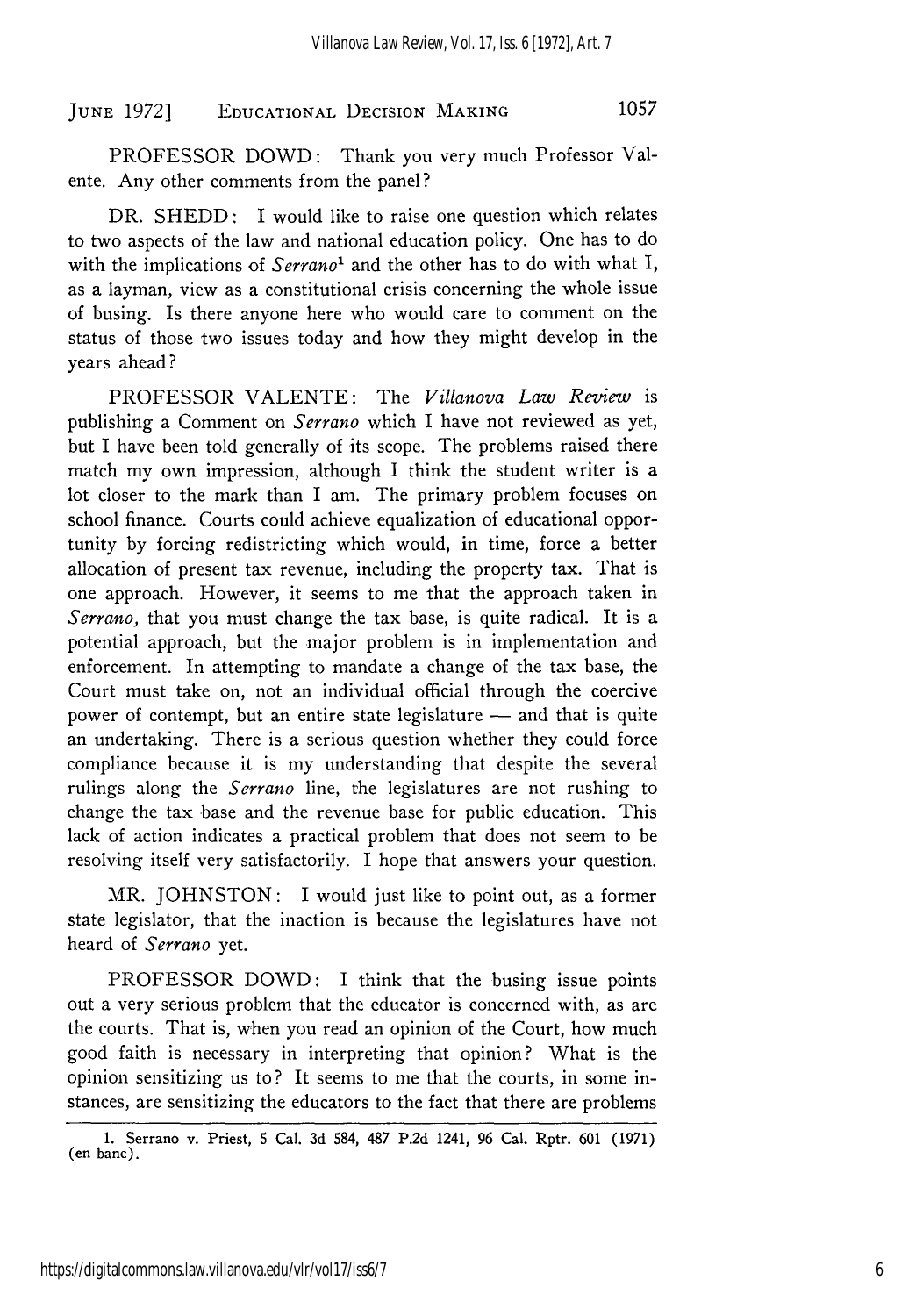#### VILLANOVA LAW REVIEW **1058** [VOL. *17* **: p.** *993*

that they had not considered, *i.e.,* the problem of the student as a citizen and the problem of the teacher as an operating force within the university. Rather than taking from these decisions a code or set of procedures, educators, should read these cases to discover the particular "interest" the court is protecting and how that interest is to be effectuated. Therefore, if this were the thrust of the reading of court decisions, then a good deal less legalization could take place.

In the case of busing, I have rather strong opinions, but I think the main problem is that most people do not understand, or have not had explained to them, the meaning of the Supreme Court decisions relating to segregation. What is the policy? Is the policy better schools or the elimination of segregation? I think people very often have been misled as to the policy of those decisions. However, I hope administrators will read the decisions we have been discussing with more good faith and with more intent to give effect to the policies underlying these decisions.

COMMENT: In terms of what Mr. Finkin described as the problem of creeping legalism, I think one of the problems that comes up, in conjunction with the advance of collective bargaining agreements among university professors, is that the handbooks issued by a particular university and treated almost as a contract or a means of understanding the relationship between the faculty and administration, frequently are not consistent with the norms of custom and usage. Therefore, there are an increasing number of polls to determine the actual practice, compared to the handbook statement, in an attempt to determine what is a managerial person or supervisory person and who, in fact, is exercising what kind of authority. I think the response for some universities will be to rewrite the handbooks with far greater specificity as to what, in fact, will be the operative procedure, instead of what has traditionally occurred within departments or within various divisions of the university. I think that is a problem which legalism, if you will, has already created as a result of some of the early litigation in this area.

The other comment that I would make concerns a need for standards. Professor Valente talked about it in his earlier remarks the failure of *Tinker2* to set forth guidelines to which school administrators might conform their regulatory notions. On the other hand, he is critical of the fact that a court, in fact, created a code of guidelines and operative procedures. The problem, it seems to me, is that the lawyers framing the petitions and requesting the relief are the ones

<sup>2.</sup> Tinker v. School Dist., **393 U.S. 503 (1969).**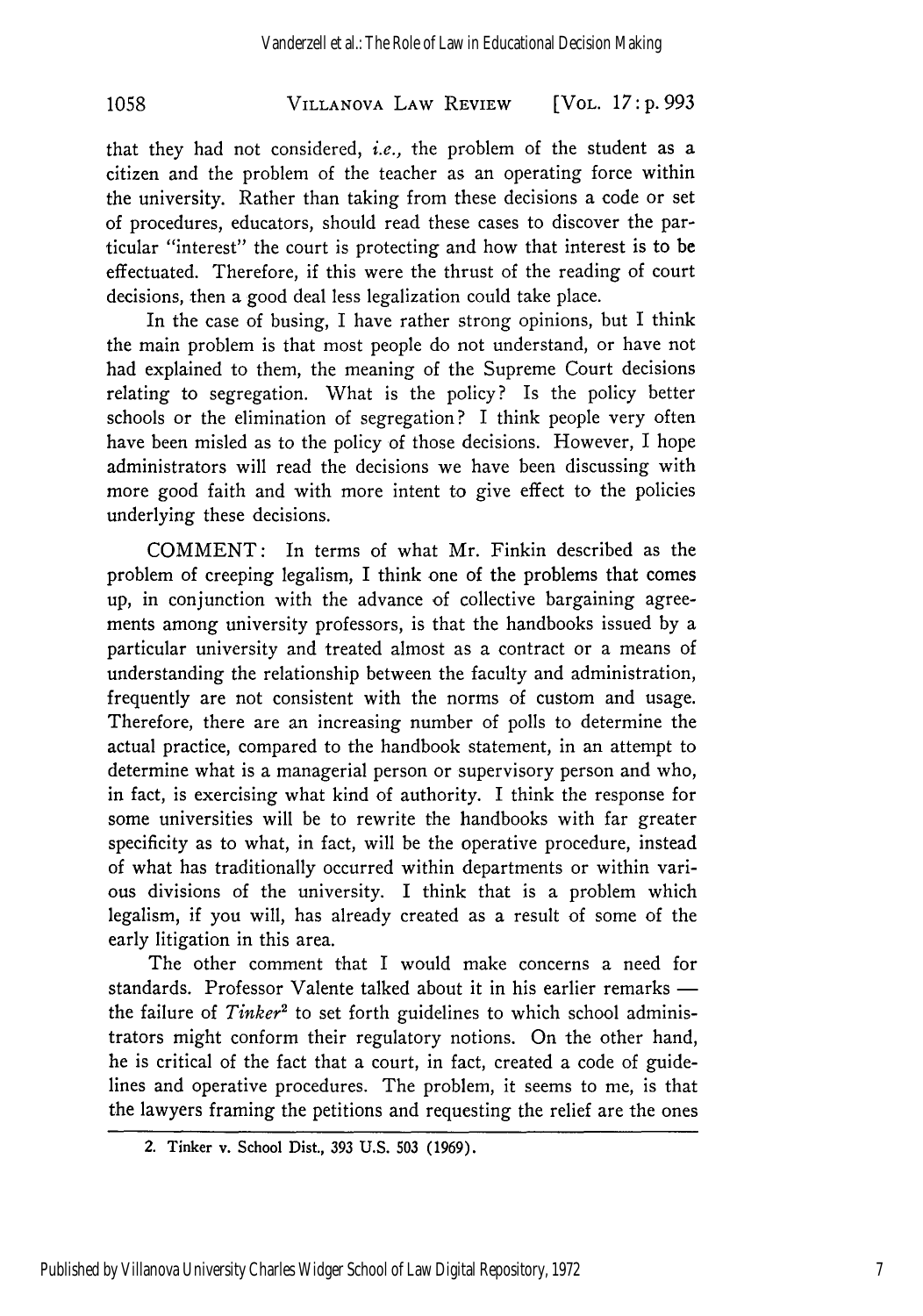best in control of the parameters of the decision. If the issue is what is the wrong in a particular case and why it is wrong, then it does not become a whole codification but rather some guidelines of the conduct that will or will not be tolerated. I think if you look at the prisoners' rights cases, the busing decisions on desegregation, and the tax decisions on school finance, you will find that the courts have been very reluctant to interpose their judgment for what is, in fact, administrative or legislative discretion. Rather, the courts have set some guidelines and have only thrown out or rewritten others, as in the case of reapportionment plans, where there has been a complete failure of good faith or of adherence to the guidelines. I do not think there is any decision that I have seen on the subject of re-integration of education where they have gone so far, except perhaps in the case which Professor Valente alluded to, to literally create a code or rewrite the tax base. They have suggested alternatives that will be acceptable, among one of which is busing, but they have not talked in terms of how and where and under what specifics it will be done. I think that, if you use the courts as a means of solving some of these problems, you have to accept the guidelines presented. Otherwise, we are going to become even more litigious and the lack of uniformity which Professor Valente decries will continue. On the other hand, how you frame the prayer for relief, so to speak, becomes even more critical than ever in terms of getting to the proper solution.

MR. JOHNSTON: We have been talking about judicial restraint without really talking about it. Perhaps what the Court is really saying is that it is getting tired of having to deal with things like the proper and fairest method of financing education and reapportionment and all these other things that really ought to be dealt with by the more political and more democratic branches. Perhaps, the court is looking to the school system to develop citizens who will have a higher concept of fairness and justice when they elect legislators and serve as state legislators. The real hope may be to be able, at sometime in the future, to draw back into the more proper role for the least democratic branch of our government.

QUESTION: I would like to ask Dean Vanderzell and Mr. Finkin what they think the role of the law should be in protecting or dealing with a faculty member who is being dismissed when he comes up for tenure?

DEAN VANDERZELL: I think my lay position will color the response that I make. I do not have any hesitancy at all in endorsing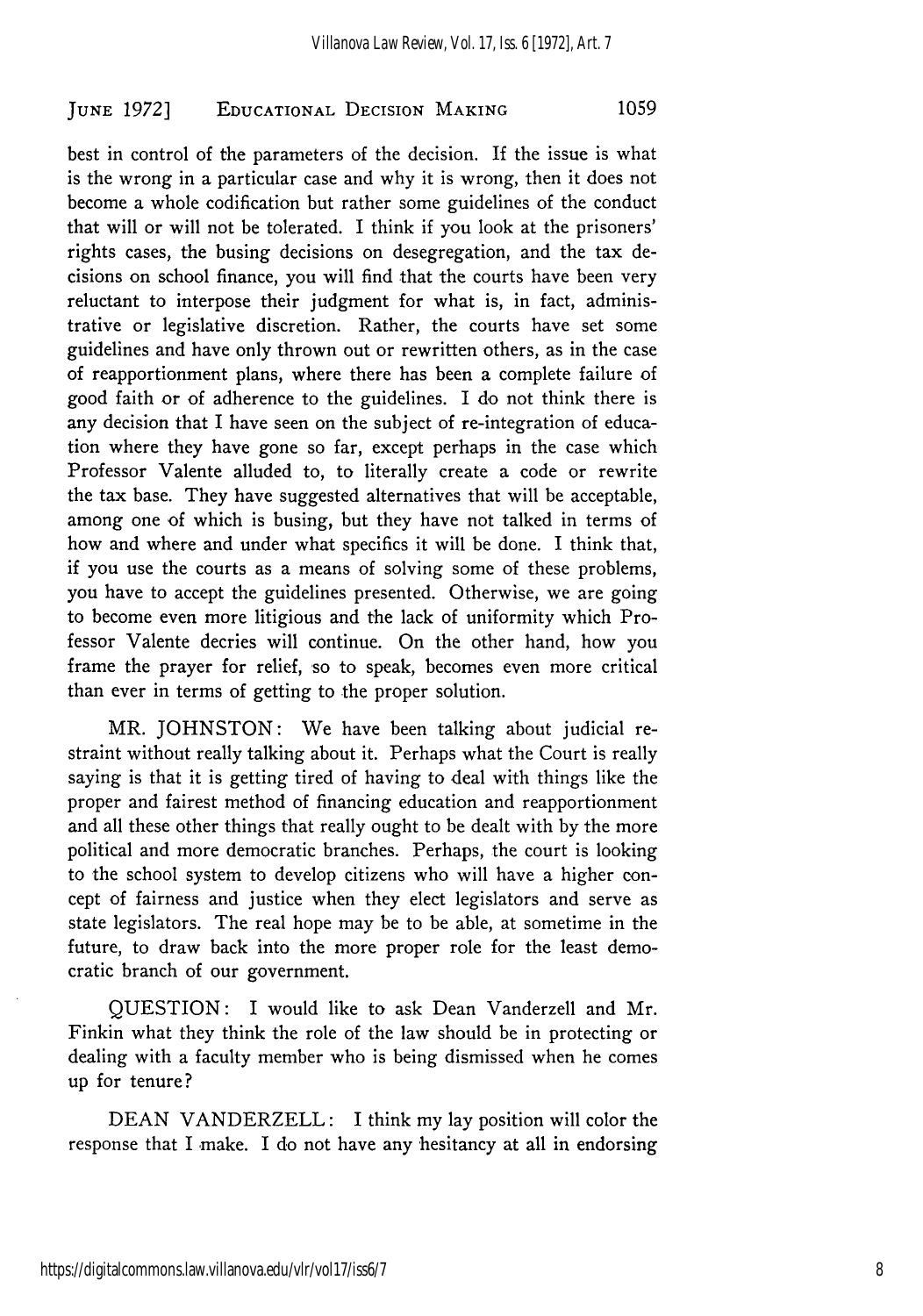## VILLANOVA LAW REVIEW **1060** [VOL. *17* **: p.** *993*

the decision of a court, as long as the court insists that the procedures employed by the institution are fair ones. My hope would be that the courts would be hospitable to administrative due process, and that the courts would differentiate between the burden cast on the institution and on a professor in a tenured situation as opposed to a nontenured situation. Just off the top of my head those appear to be the major concerns.

MR. FINKIN: Certainly the organization I am affiliated with has developed well defined procedural standards with respect to dismissal of faculty, tenured and nontenured, and has most recently, almost a year ago today, adopted a statement of policy dealing with procedural standards for the nonrenewal of nontenured faculty  $-$  which is not a dismissal but rather the non-reappointment of a nontenured faculty member. Now with *Roth*,<sup>3</sup> Sindermann,<sup>4</sup> and a host of other cases before the Supreme Court, we will know what the courts are doing in this area very shortly. I would hope, however, that the Court would accept the traditions and customs of the profession itself, the kind of self-policing mechanism which most professions, including the Bar, have adopted, and would give due weight and deference to their judgments as long as their judgments are made pursuant to the institution's own regulations, the norms of the profession, or both. I guess the leading case right now, certainly the one that is in most of the papers involves Bruce Franklin at Stanford University. Let me footnote this by saying that I do not appear on this panel as a spokesman for the AAUP, my remarks are purely personal, and the AAUP has no position with respect to the Franklin case. In fact, it should be pointed out that Professor Franklin is not a complainant before the AAUP. According to the press accounts, the hearings of the Franklin case were public with a vengeance. As you may know, the hearings were on closed circuit television. Any member of the Stanford University community  $-$  students, faculty, janitors, and the public  $$ could probably have viewed the case. The hearing report is a very lengthy document and, on a basis simply of general procedural knowledge, it seems to me that Professor Franklin was accorded full procedural due process. I would hope that a court, in reviewing that judgment, would give due weight to a judgment of an elected faculty committee of Professor Franklin's peers and not substitute its decision on the merits.

**<sup>3.</sup>** Roth v. Board of Regents, 446 **F.2d 806** (7th Cir. **1971),** *rev'd, 92* S. Ct. 2701 **(1972).** 4. Sindermann v. Perry, 430 **F.2d 939** (5th Cir. **1970),** *aff'd, 92* **S.** Ct. 2694 **(1972).**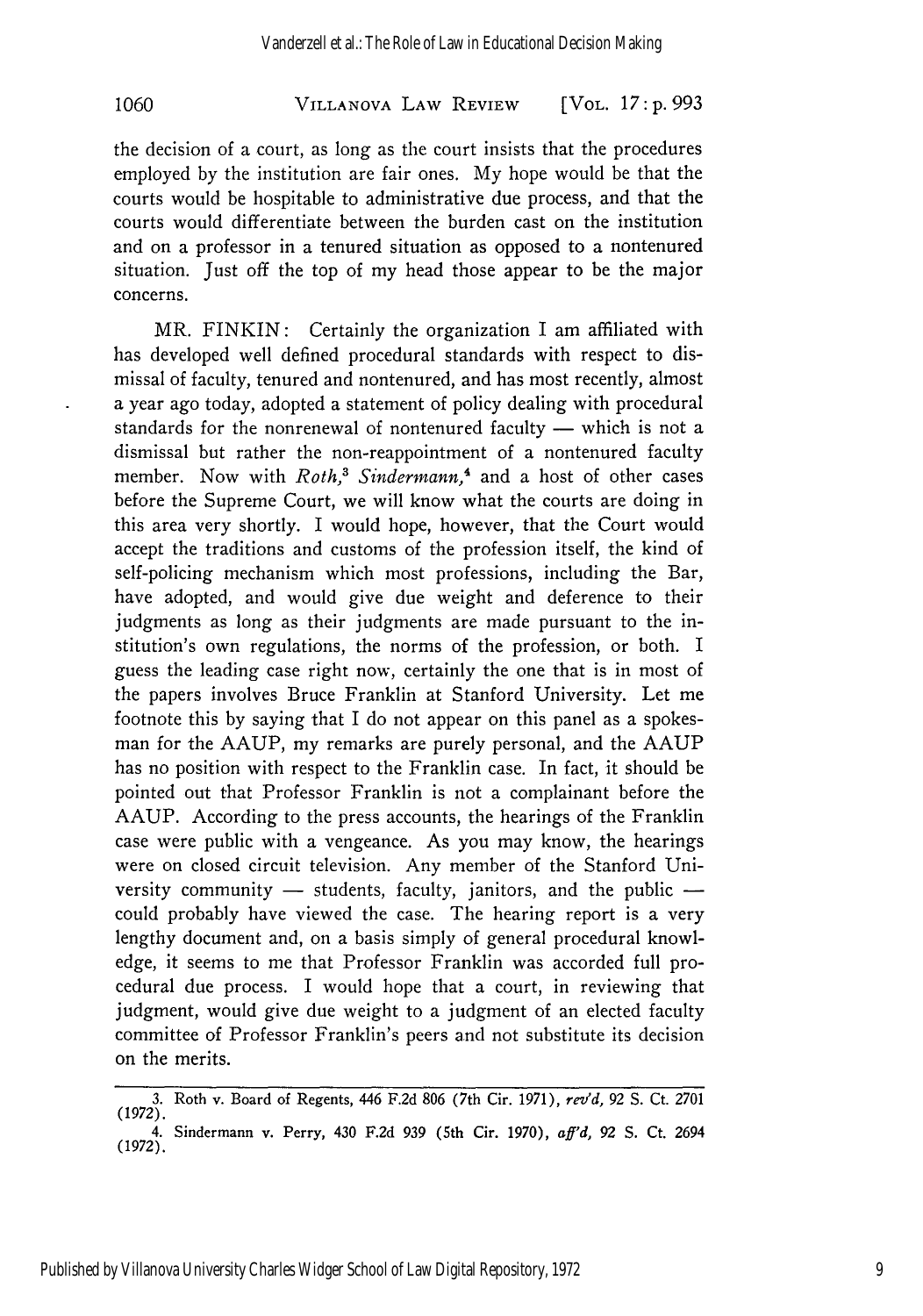If a profession with its own conditions and attitudes says to itself that conduct unbecoming a faculty member shall be grounds for dismissal of faculty members then a faculty member should get specific charges listing the events and instances, which in the administration's opinion, constitute adequate cause to dismiss. There should be a full adversarial hearing, with the burden of proof resting on the administration, before an elected faculty committee. The faculty member could then wage his defense or place any other matters before that committee. The committee might find that the professor's conduct fell afoul of the standard, weigh it in the balance, and recommend the termination of his appointment.

Is it well advised for a court to say that a reasonable man could not have known that such conduct would fall afoul of the standards, or that he did not know the standards because they were vague and overbroad. If a court does so, however, then I think we are going to get into the situation where courts are going to be drafting rules of conduct, in effect, faculty criminal codes, in the same sense that the faculty tends to issue such codes to students, and that would accelerate sharply the growth of creeping legalism and approach, as one commentator has called it, "galloping legalism."

PROFESSOR VALENTE: The administrator has a dilemma. If he tries to make his regulation broad enough to cover a whole class of activity, as a practical matter, he runs the risk of being vague and overbroad. By the same token he does not have the prescience, prophecy, and precision to describe every possible variation of student conduct.

Administrators cannot be expected to be as resourceful as students, at least in advance. If I may, I would like to cite a line of cases on vagueness to demonstrate the problem. Is "misconduct" too vague a word? *Soglin'* held that it was. *Banks,6 Norton,7* and *Esteban"* held that it was not  $-$  these are all from federal courts of appeals. Is "incorrigible" too vague a word? One court held that it was not. It seems to me incorrigible is a very difficult concept. Is "immoral" too vague? One case held that as to a teacher it was, and that word appears in many education codes. Is a ban on provocative symbols too vague? One court held that it was. Is "responsible social conduct" too

<sup>5.</sup> Soglin v. Kauffman, 418 F.2d 163 (7th Cir. 1969).

<sup>6.</sup> Banks v. Board of Pub. Instruction, 314 F. Supp. 285 (S.D. Fla. 1970), *vacated,* 401 U.S. 988 (to allow timely appeal), *aff'd*, 450 F.2d 1103 (5th Cir. 1971). *7.* Norton v. Discipline Comm., 419 F.2d 195 (6th Cir. 1969), *cert. denied,* 399

U.S. 906 (1970).

<sup>8.</sup> Esteban v. Central Mo. State College, 415 F.2d 1077 (8th Cir. 1969), *cert. denied,* 398 U.S. 965 (1970).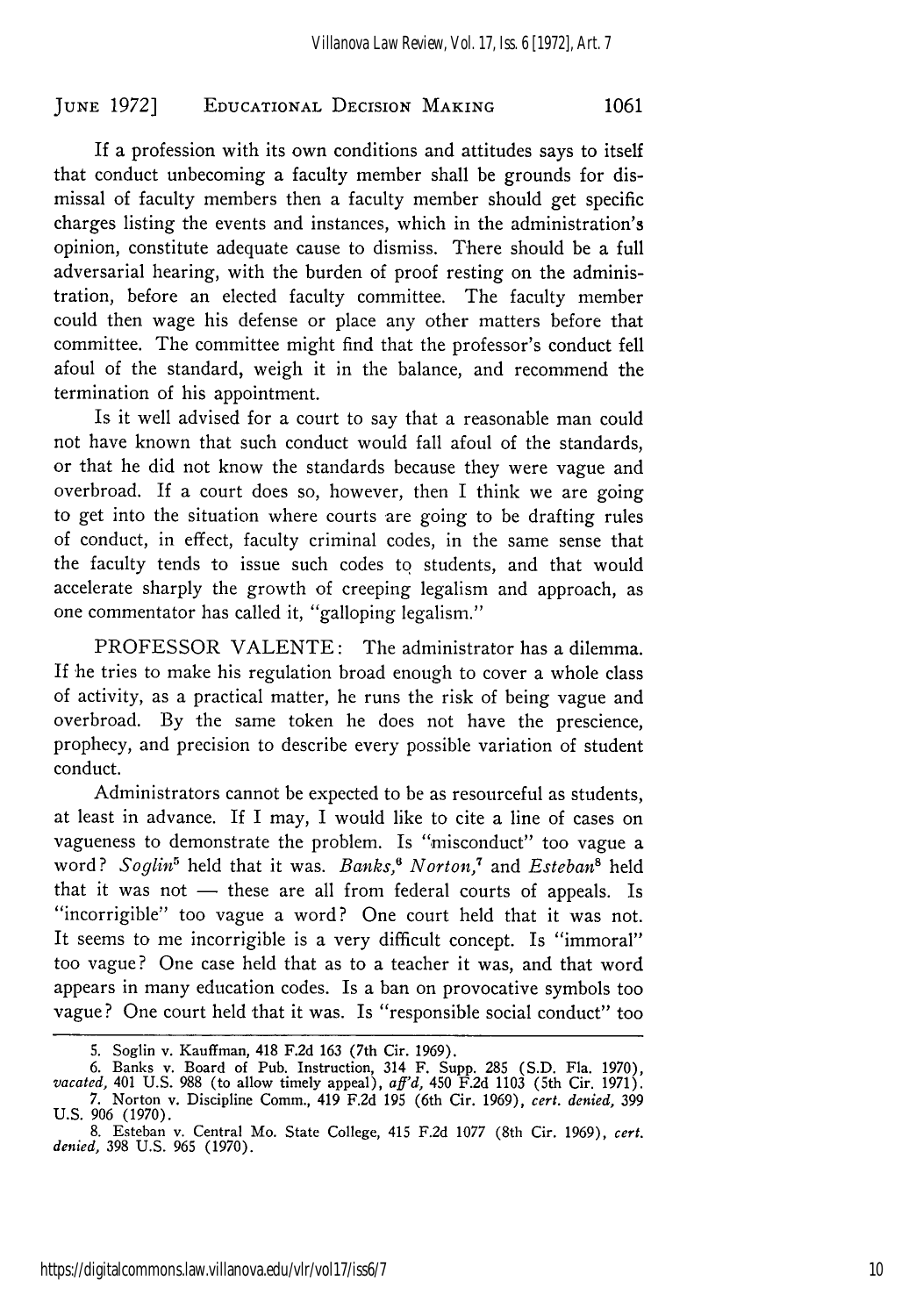# **VILLANOVA** LAW REVIEW **1062** [VOL. **17 : p. 993**

vague? One court held that it was not. So you see there is a very difficult problem in avoiding the business of overbreadth and vagueness. Now, it seems to me, that as difficult as Mr. Finkin's problem is at the higher level, at least you have a national association which is struggling with the problem on a nation-wide basis. However, I wonder, and I would like Dr. Shedd to respond to this, if the National Association of School Administrators or the National Association of School Superintendents, has ever tried to sit down and work out some minimal criteria of reasonable and fair standards in regulations and also on this problem of vagueness and overbreadth. I am not aware that this has been attempted at the lower level.

DR. SHEDD: While I cannot cite anything specifically, I know that there are publications coming out of the American Association of School Administrators and National Association of Secondary School Principals that give some guidance, and they do run national and regional workshops for principals, covering these areas of student rights, faculty rights, and the other areas that you mentioned. But this is always with the understanding that practice, and sometimes the law, varies from state to state.

PROFESSOR DOWD: Well, we have time for a few more questions before we have terminal legalism.

QUESTION: Do students in non-public schools leave their constitutional rights behind them when they enter a private school? If Mary Beth Tinker were a student at Cardinal Dougherty High School in Philadelphia, would she still have her first amendment guarantees **?**

MR. JOHNSTON: I believe it would be different; as to the degree of difference, that is a question on which I am not really an expert. I believe the concern of the courts is for an educational system that makes a substantial contribution to the development of free men and democratic citizens, which is as important for private education as it is for public education. If private education wants support from the public sector, which I am aware it does, then it is going to have to convince me, as a citizen, that it is making that kind of contribution, but if it is simply educating people in a totalitarian environment to become subjects of a totalitarian state, then it is not deserving of any public support. In fact, if it creates that kind of threat to our free society, perhaps it should be prohibited.

PROFESSOR VALENTE: I think that, purely as a matter of good education, that question should be avoided. In other words,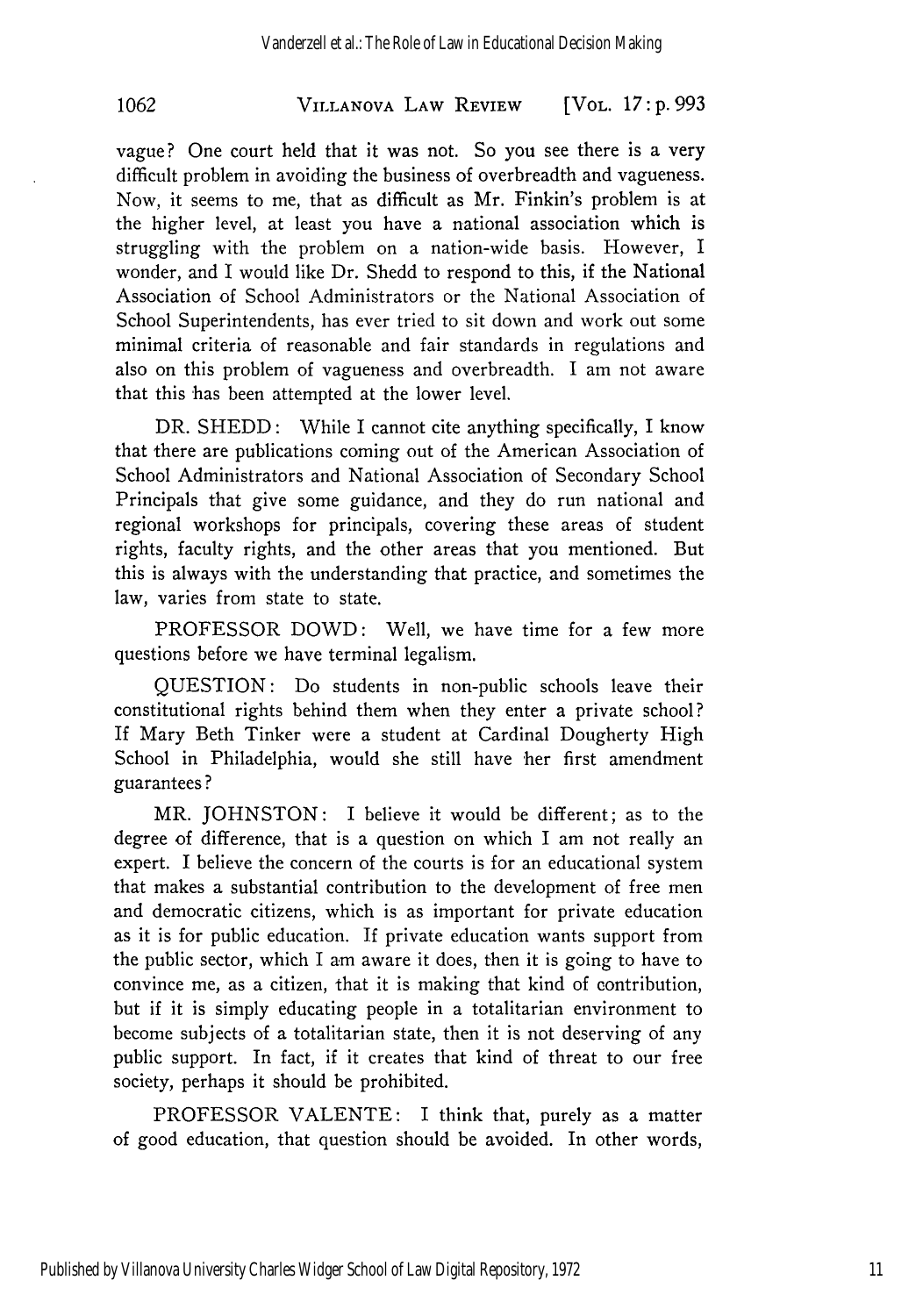the students' interest in expression and privacy should be respected in *all* schools, whether or not there is a state action to bring the limitations of the fourteenth amendment into that school.

There are, however, certain rights which clearly have legal force behind them in private institutions, as well as in public institutions. Certainly in the area of privacy, where a fee is paid for a locker, it seems to me a court can, as a matter of contract law, say that the school administration does not have a right to invade the locker. Similarly, there are two or three private college cases where there have been unlawful searches of dormitories, and the courts have held that such were invasions of the student's privacy.

QUESTION: Have there been any legal decisions regarding the question of the confidentiality of students in the secondary schools? That's for anybody who can answer it.

MR. JOHNSTON: In Ohio we have a statute that establishes confidentiality, and the courts uniformly consider that outside that statute there is no confidentiality.

QUESTION: I'm not certain that I understand. I am a counsellor. How much must a counsellor reveal to an administrator and how much must a counsellor reveal to a parent?

MR. FINKIN: I am familiar with only a few incidents. It is an unsettled area. In a raid on the State University of New York at Stoneybrook, there were about 80 or 90 policemen and five photographers who raided the campus at five in the morning without the knowledge of the administration. This was followed **by** both a legislative and grand jury investigation. The issue posed in that incident was with respect to the knowledge of faculty members that particular students may have been using marijuana or dangerous drugs. The faculty argued that they came into that knowledge on a confidential basis because of the trust placed in them **by** the students. The faculty members were given immunity **by** the grand jury, but when they refused to name names, they went to jail. The issue is posed once again, although in a somewhat different light, with respect to the confidentiality of research information, in the case of Professor Popkins at Harvard. Popkins was a professor of government working in the Vietnam area and knew people who were familiar with the Pentagon Papers. He was called **by** the grand jury to testify when and with whom he spoke about the Pentagon Papers. An unofficial transcript of the grand jury minutes were published in *The Harvard Crimson.* According to that paper, Popkins consistently took the position that he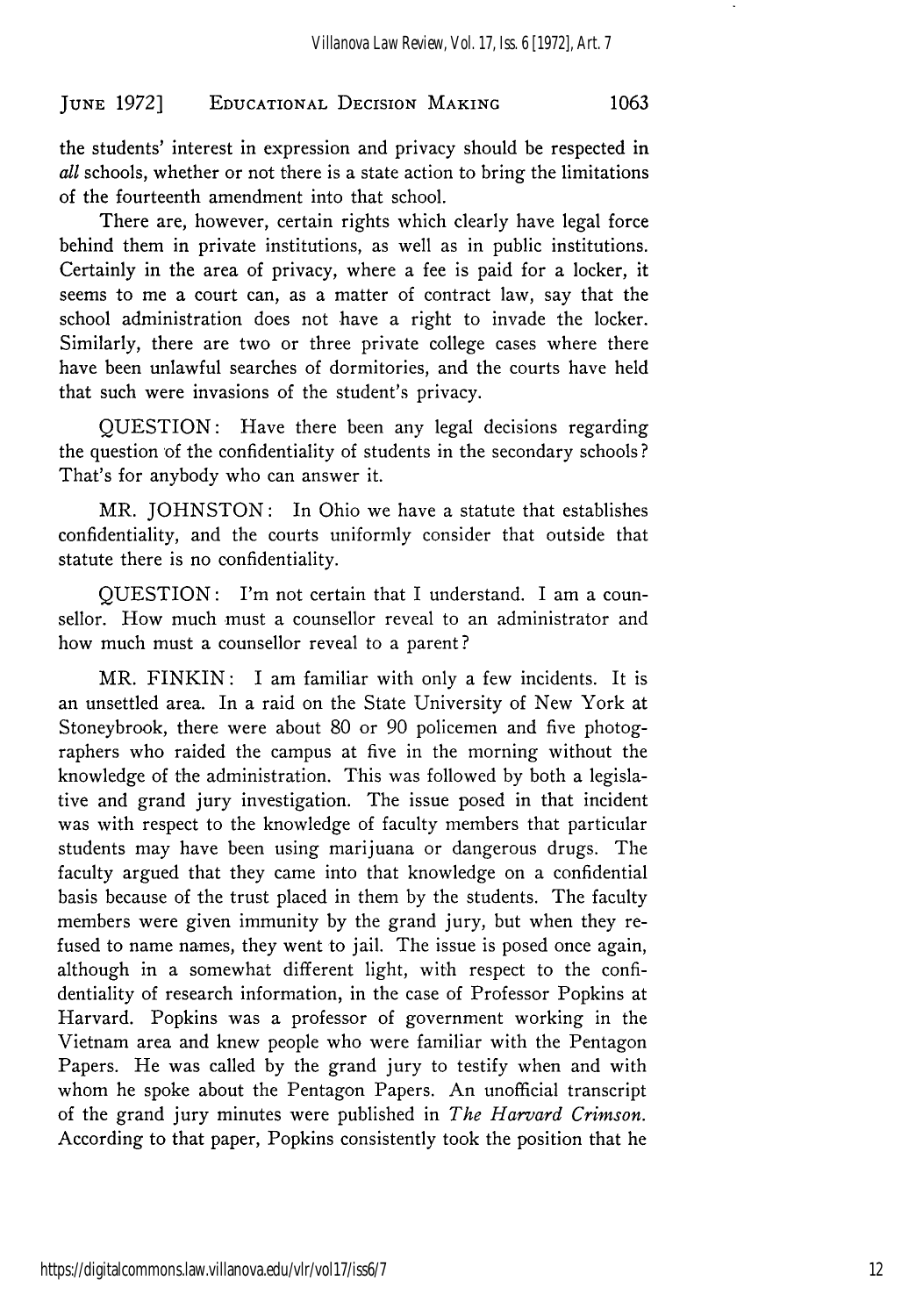# **VILLANOVA** LAW REVIEW **1064** [VOL. *17:* **p. 993**

would not name names because he interviewed these people in his professional capacity as a research scholar, and there would be a chilling effect on the freedom of such people, namely government officials, to discuss momentous events with interested scholars, for fear that their names might be given to the grand jury and they themselves might be investigated. Popkins was found in contempt and the case is now being litigated. **My** guess is that the case will be treated in virtually the same manner as the news reporter cases, but with one difference; that is, there is no first amendment right to research. Since, I believe, it is the law of New York that there is no confidentiality privilege unless the privilege is specifically awarded **by** statute and since there is no such statutory privilege for college professors or counsellors, the Stoneybrook people will have to suffer the consequences.

DR. SHEDD: I am not aware that these questions for counsellors have been answered sufficiently in the courts. **My** guess is that before long we will get some cases. I am aware, for example, of one case where a student is saying "I'm entitled to know everything that you've got on  $me''$  — you being the counsellor. The student claimed that he and his parents had a right to know what information the school has, including the student's I.Q., his school performance, or any other records about the student, and further claimed that the school does not have a right to keep such records unless the student knows about it. I am not aware that there has been any decision on that case, but it is one that bears watching. As far as the other position  $-$  what is the counsellor's responsibility to the school community concerning information passed by the student to the counsellor in confidence?  $- I$ am not sure that there are any cases on this point either. These people must exercise some discretion in judgment, not only in regard to what is in the best interest of the individual student so as to maintain the confidentiality of that relationship, but also in regard to being a school person, sharing responsibility for the health, well-being, and safety of the entire school community. All of these concerns must be balanced and this necessarily includes exercising some discretion. In my opinion, if I thought the rest of the school was in danger, I would run the risk of being taken to court for abusing the confidentiality of the information a student had given me. I think that in' our society today there is ample evidence of the tragic consequences of not doing just that.

PROFESSOR DOWD: There is another facet of this problem which ought to be considered. Perhaps one should reconsider the kind of records he really wants to keep in a counselling situation. For instance, in the pre-probation area, one of the ways in which they can